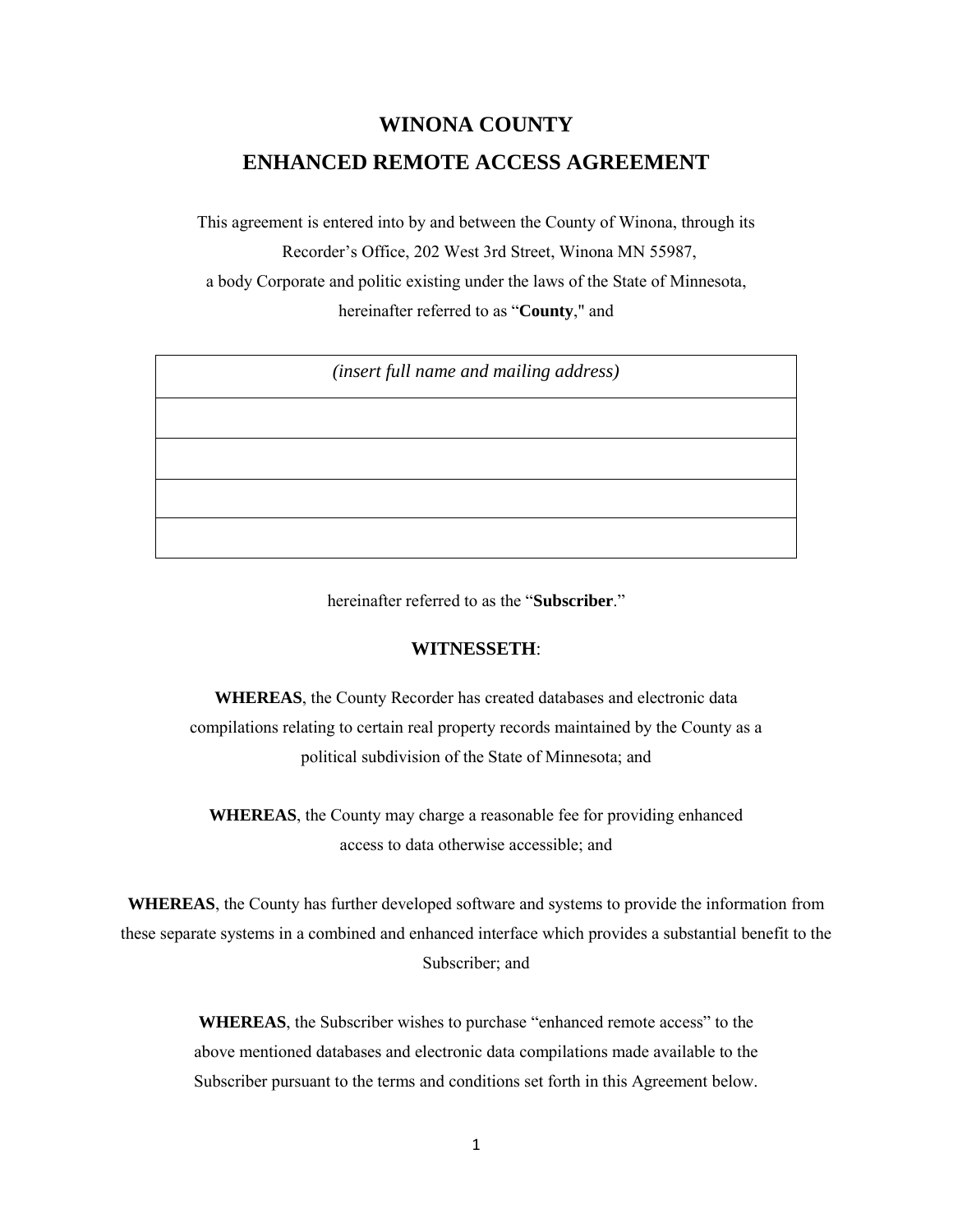**NOW, THEREFORE**, in consideration of the mutual covenants and promises between the parties set forth herein, it is hereby agreed that:

#### **I. COUNTY DATA BASE ENHANCED REMOTE ACCESS**

#### **A. License**

The County grants the Subscriber a nonexclusive, nontransferable, limited license to access certain real property databases and electronic data compilations through enhanced remote access during the term of this Agreement.

## **B. Ownership**

The Data Base is the exclusive property of Winona County and the County reserves all rights of ownership, title and control to the Data Base under federal copyright law or other law relating to confidential and/or trade secret information. The parties agree that the development of the Data Base required the skilled efforts of professionals in its design and compilation and that the end product is the result of the original work of the County, its employees and agents. Pursuant to Minn. Stat. § 13.03, subd. 5 (2008), the Data Base is a trade secret of the County and may only be used as authorized herein.

## **C. Limitation of License**

Neither the databases, electronic data compilations, nor any portion of either thereof, accessed through means of the enhanced remote access, may be used outside the scope of the Fair Use Provision of the United States Copyright Act, 17 U.S.C. § 107 and the Minnesota Data Practices Act, Minn. Stat. Ch. 13 unless authorized by the County's prior written permission. The County acknowledges that the Subscriber's "regular course of business" includes using the information provided by the County in the preparation of title searches, title work, title abstracts, and title insurance; all of which will be prepared and/or furnished for resale to the Subscriber's customers. The Subscriber acknowledges that the County's databases and electronic data compilations have commercial value. The Subscriber shall defend and indemnify the County against any claim arising out of the Subscriber's use of the license.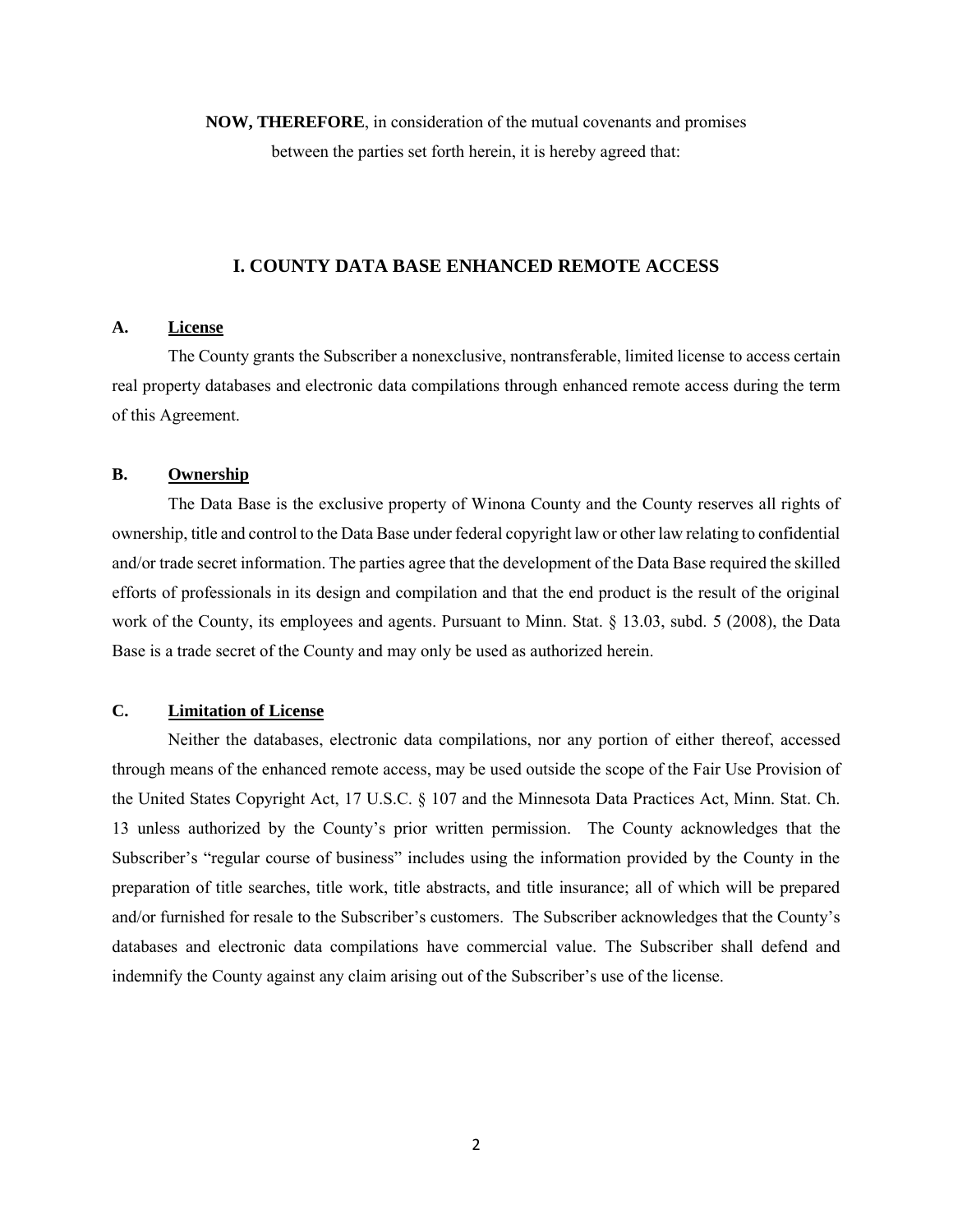## **D**. **Rights and Data**

Except for the license granted herein, all rights, title, and interest to all processes, formats, languages and media throughout the world, which record, demonstrate, and, or facilitate, the creation and utility of the County's databases and electronic data compilations, including all copyrights available thereto, are and shall continue to be the exclusive property of the County.

## **E. County Charges**

Charges payable by the Subscriber for the enhanced remote access to the County's databases and electronic data compilations described in this Agreement are set forth in the County Fee Schedule and **Schedule A**. The County's charges for this non-entitlement service may be modified upon thirty (30) days' notice to the Subscriber in writing, by email or posted on-line.

## **F. Disclaimer of Warranties and Limitation of Liability**

**The County's goods and services provided pursuant to this Agreement are provided "as is," without warranty of any kind, express or implied, including, but not limited to, the warranties of performance, merchantability and fitness for a particular purpose. The index is not construed to be true and complete; rather it is a working copy subject to error, omission and future modification. The County does not warrant the correctness or validity of the database. Additionally, there are no warranties, guarantees or representations as to the suitability of the information for the Subscriber's purposes, or that use of the program or information will be without defect. (No consultations or advice is provided with records accessed.)** The Subscriber's exclusive remedy and the County's entire liability hereunder, if any, for any claim(s) for damages relating to the County's databases and, or electronic data compilations, which are made against them, individually, or jointly, whether based in contract or negligence, shall be limited to the amount of the remote access charges paid by the Subscriber relative to the period of occurrence of the events which are the basis of the claim(s); provided, however, that the County shall have no liability whatsoever to the Subscriber for any claim(s) relating in any way to

**(1)** the Subscriber's inability or failure to perform legal, professional, or other research or related work or to perform such work properly or completely, even if assisted by the County; or

**(2)** any lost profits or other consequential, exemplary, incidental, indirect or special damages relating in whole or in part to the Subscriber's rights hereunder or use of, or inability to use, the County's databases and, or electronic data compilations, even if the County has been advised of the possibility of such damages. Further, the County shall have no liability whatsoever to the Subscriber for any claim(s) relating in any way to any database and, or electronic data compilation.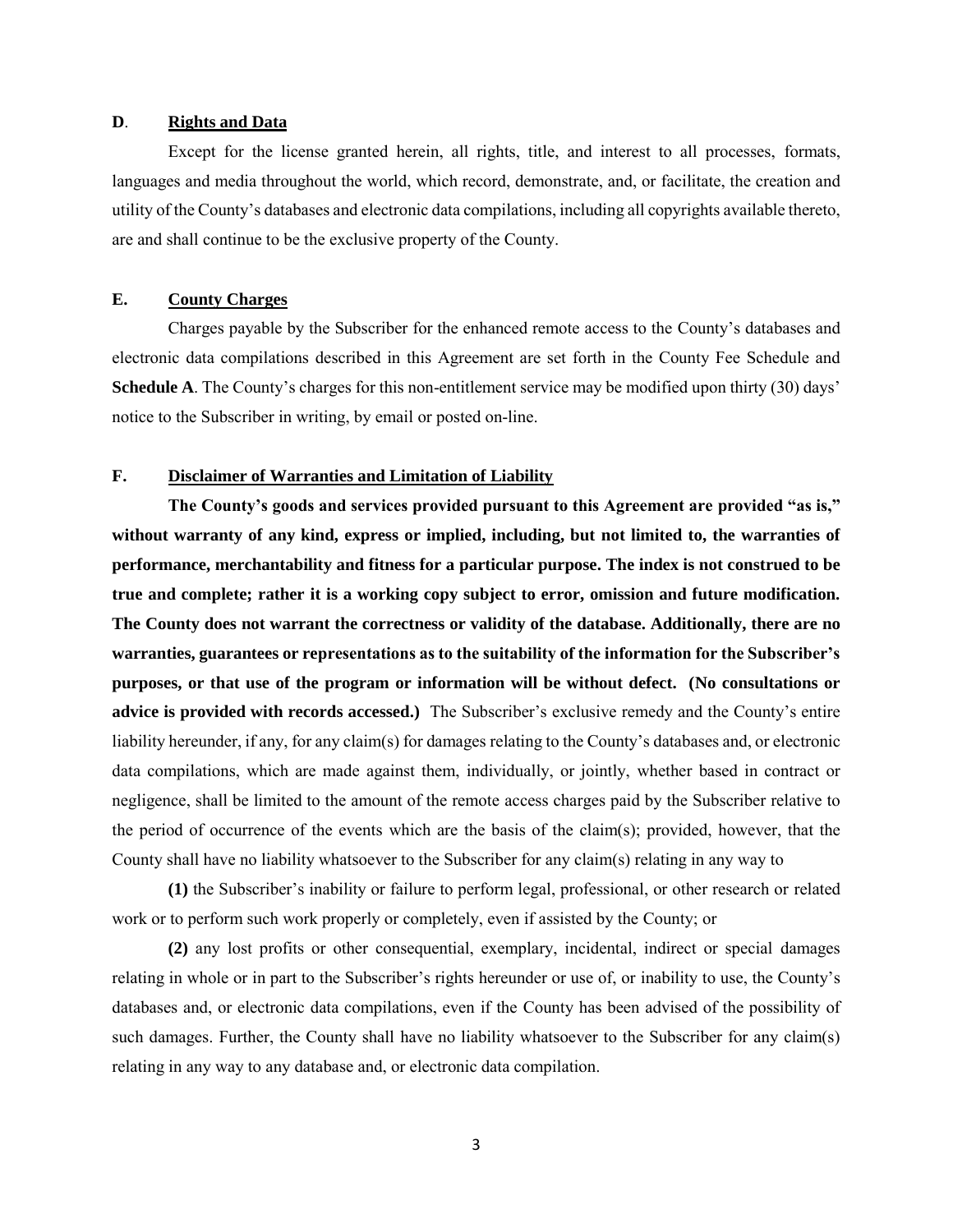Because the Data Base is inherently complex and may not be completely free of errors, Subscriber is hereby advised to verify its work. In no event will the County be liable for direct, indirect, special, incidental or consequential damages arising out of the use of or inability to use the Data Base even if advised of the possibility of such damages.

 Specifically, the County is not responsible for any costs including, but not limited to, those incurred as result of lost profits or revenue, loss of use of a computer program, loss of data, the costs of recovering such programs or data, the cost of any substitute program, claims by third parties, or for other similar costs.

## **G**. **Confidentiality**

The Subscriber agrees not to disclose any information relating to the Subscriber's access code, password, or any other information relating to the County's computer security system. Any violation of this section by the Subscriber shall constitute a material breach of this Agreement. The Subscriber's obligation respecting confidentiality shall survive termination of this agreement. The Subscriber acknowledges and agrees that disclosure or use of the Data Base in breach of this Agreement could cause irreparable harm and significant injury to the County, which may be difficult to measure with certainty or to compensate through damages. Accordingly, Subscriber agrees that the County may seek and obtain against Subscriber and/or any other person or entity injunctive relief against the breach or threatened breach of the foregoing undertakings, in addition to any other equitable or legal remedies which may be available.

#### **H. Access**

The Subscriber will allow only employees of the Subscriber to access the enhanced remote access. Furthermore, the Subscriber shall be solely responsible for ensuring that Subscriber's employees are not security risks, and upon the County's request, the Subscriber will provide any information reasonably necessary for the County to evaluate network security issues relating to access to the County network services.

The County shall maintain the right to deny, postpone, or terminate the enhanced remote access at any time and without prior notice. Such termination of access will not constitute a material breach of this Agreement if the customer's enhanced remote access is reinstated within a reasonable period of time.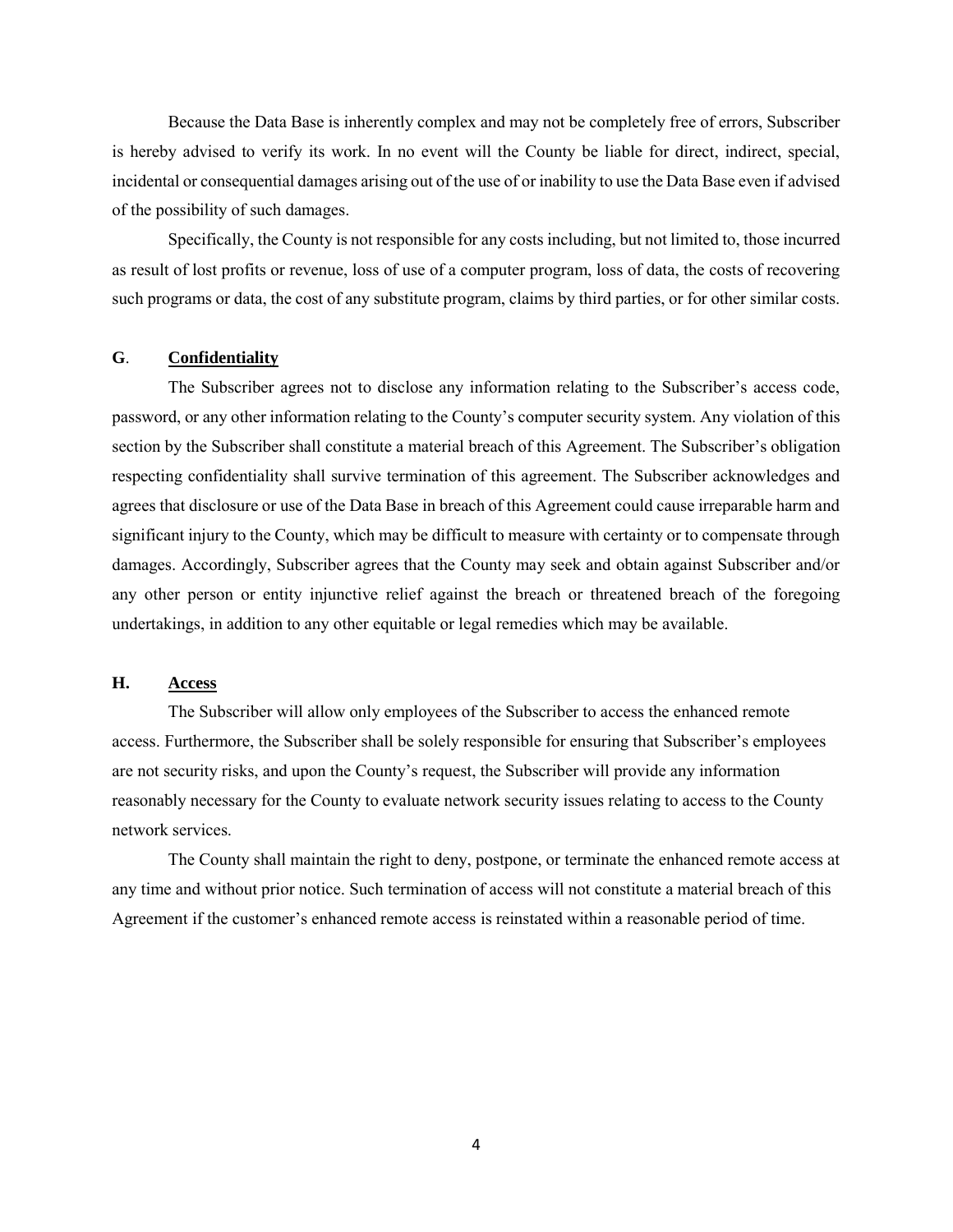### **II. SOFTWARE AND EQUIPMENT FOR INTERNET ACCESS**

#### **Subscriber's Equipment**

The Subscriber's enhanced remote access to the County's databases and electronic data compilations shall be facilitated via the Internet. The Subscriber is responsible for providing and maintaining all hardware, software, modem, telephone access, and all other equipment required to access the County's databases and data compilations through the enhanced remote access.

#### **III. GENERAL PROVISIONS**

## **A. Billing and Payment**

The County will require Subscriber to pay for initial setup and the first two monthly charges when receiving a signed Agreement. The County shall then invoice Subscriber a month in advance for remote access to the county's databases. Billing cycles run from the first day to the last day of each month. Monthly subscription fees will not be divided or assessed for fractional portions of a month. If payment is not received, the County will lock down the Subscriber's "remote access" to the County's database starting the first day of the month not paid for. To reinstate access, Subscriber must pay another setup fee, current and following month's fees. If the level the Subscriber has chosen is insufficient during the month, the Subscriber may pay the difference in fees to increase to the next level. The following month, the Subscriber will remain at the higher level.

#### **B. Taxes**

Charges are exclusive of sales, use and other taxes, which are the responsibility of the Subscriber.

## **C. Responsibility of Subscriber**

The Subscriber shall be responsible for all remote access to and use of the County's databases and data compilations by the Subscriber's personnel or by means of the Subscriber's equipment or passwords, whether or not the Subscriber has knowledge of or authorized such remote access and use.

## **D. Independent Contractor Status**

It is agreed that nothing herein contained is intended or should be construed in any manner as creating or establishing the relationship of agents, partners, joint ventures or associates between the parties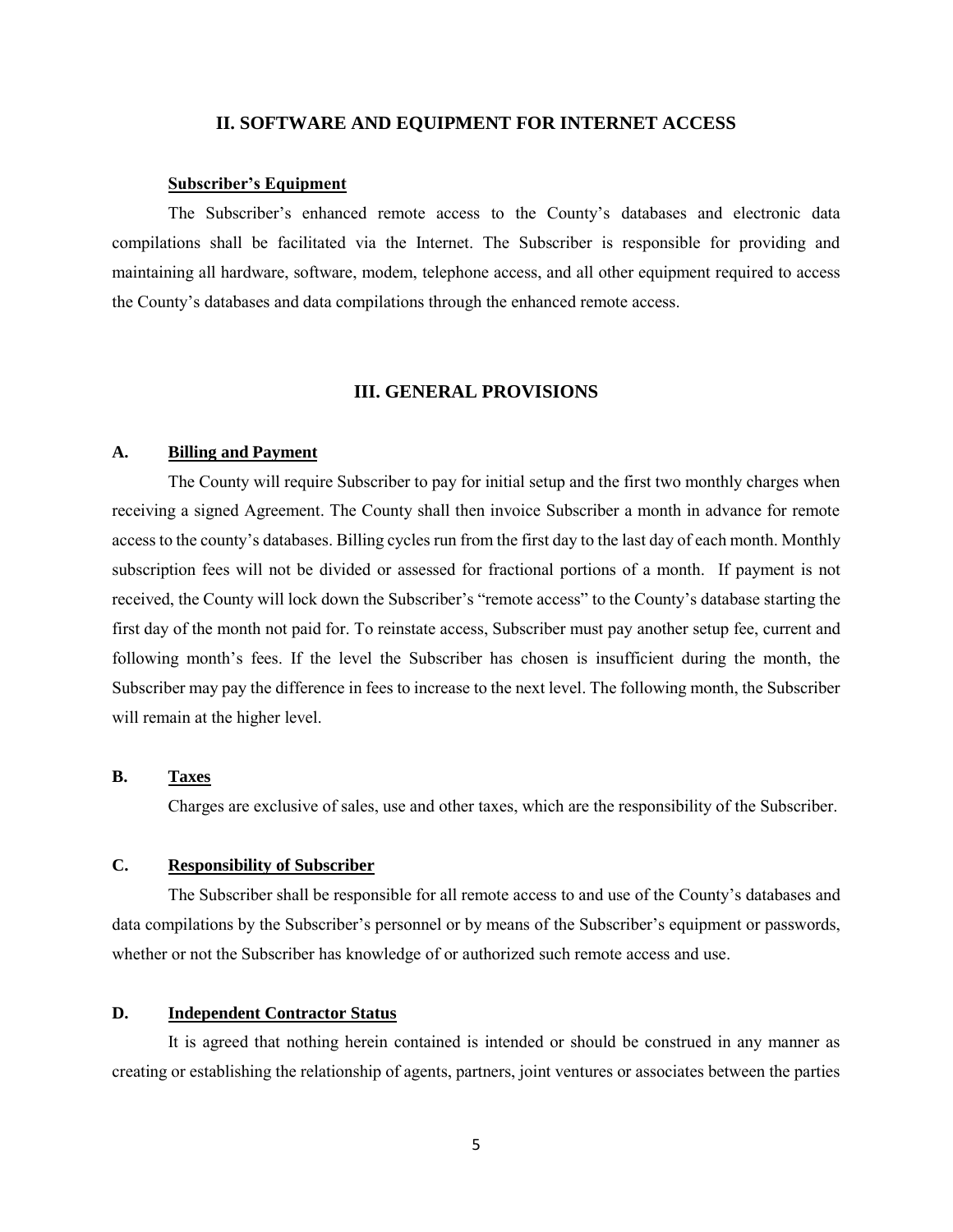hereto or as constituting (Subscriber) as the employee of the County for any purpose or in any manner whatsoever.

#### **E. Limitation of Claims**

Except for claims relating to charges of improper use of the County's databases and, or data compilations, no claim, regardless of form, which in any way arises out of this Agreement or the use of, or inability to use the County's databases and, or electronic data compilations, may be made nor action based upon such claim brought, to any party hereto more than one year after the basis for the claim becomes known to the party desiring to assert it.

#### **F. Termination**

This Agreement shall continue in force until terminated. This Agreement may be terminated at any time by the County, with or without cause. The Subscriber may terminate this Agreement, with or without cause, upon thirty (30) days' written notice to the County and agrees to pay all fees accrued during the thirty (30) days.

## **G. Integrated Agreement**

This Agreement contains all of the terms and conditions agreed on by the parties hereto, and no other agreements, oral or otherwise, regarding the subject matter of this Agreement shall be deemed to exist or to bind any of the parties hereto.

#### **H. Representations**

No representations not set forth herein have induced the making of this contract. The undersigned have read and understand the entire contract and now state, and in consideration of this Agreement agree, that no representation, promise, or agreement not expressed in this Agreement has been made to induce the undersigned to enter into it.

## **I. Amendments**

All materials alterations, amendments, deletions, or waivers of the provisions of this Agreement shall be valid only when expressed in writing and duly executed by authorized representatives of the parties. The County's charges for this non-entitlement service may be modified upon thirty (30) days' notice to the Subscriber in writing, by email or posted on-line. Any alterations, modifications, or variations deemed not to be material by agreement of the parties shall not require written approval.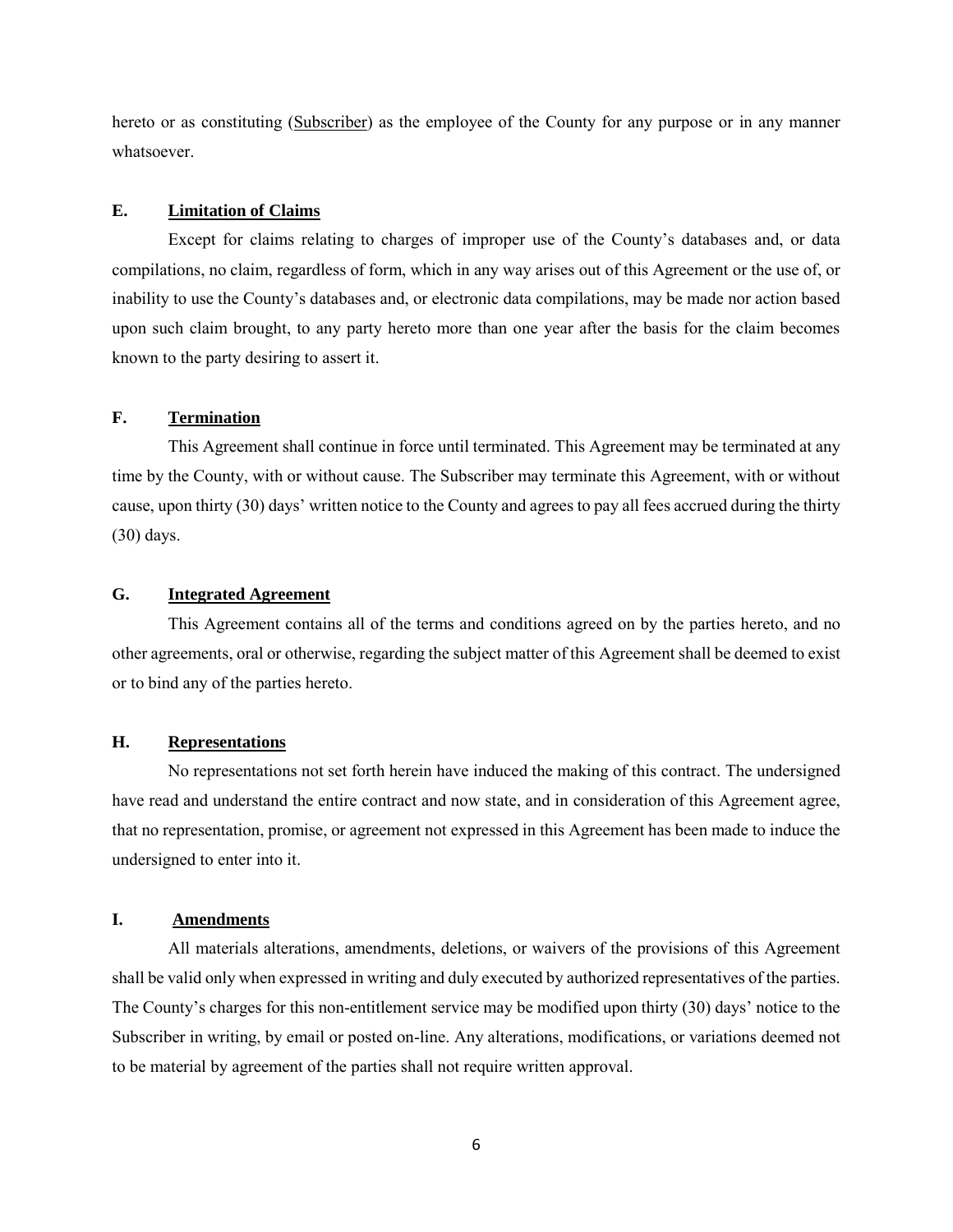## **J. Interrupted Performance Beyond Control of County**

The County's performance hereunder is subject to interruption and delay due to causes beyond its reasonable control such as acts of God, acts of any government, war or other hostility, civil disorder, the elements, fire, explosion, power failure, equipment failure, industrial or labor dispute, inability to obtain necessary supplies, and the like.

## **K. Governing Law and Venue**

This Agreement shall be governed and construed under the laws of the state of Minnesota and any legal actions taken pursuant to the terms and conditions of this Agreement shall be venued in state district court located in Winona, Minnesota.

## **L. Assignment**

Neither this Agreement nor any part or portion hereof shall be assigned, sublicensed, or otherwise transferred by the Subscriber without the County's prior written consent.

## **M. Savings Clause**

Should any provision of this Agreement be held to be void, invalid, unenforceable or illegal by a court, the validity and enforceability of the other provisions shall not be affected thereby.

## **N. Nonwaiver**

Failure of any party to enforce any provision of this Agreement shall not constitute or be construed as a waiver of such provision or of the right to enforce such provision.

## **O. Incorporation**

Schedule A is incorporated verbatim as a part of this Agreement.

## **P. Notices**

All notices hereunder shall be delivered in person, by United States mail or by email to the following: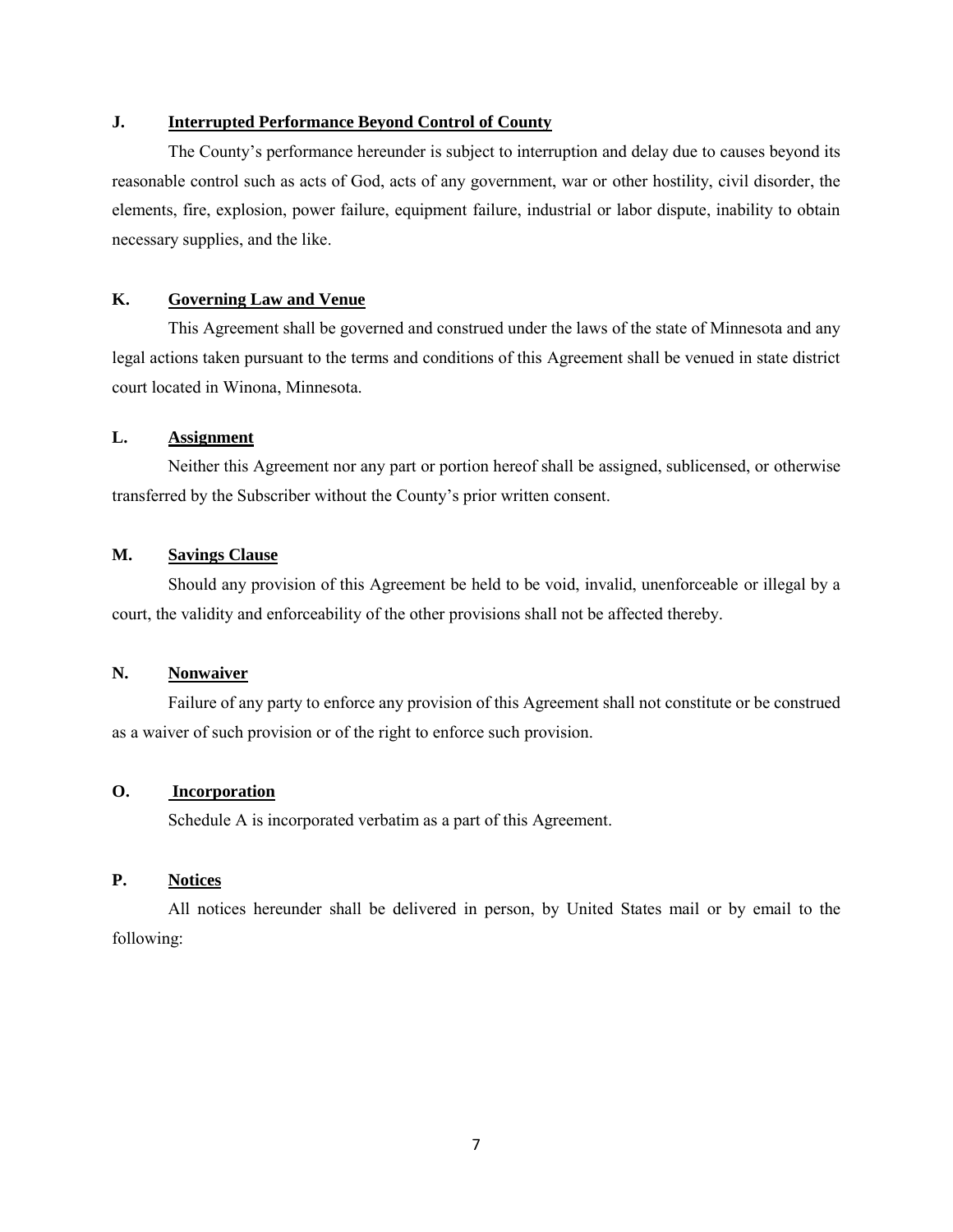## **SUBSCRIBER:** (insert name, title, mailing address & phone number)

Email address:

## **WINONA COUNTY:**

Winona County 202 West 3rd Street Winona, MN 55987 507-457-6340

IN WITNESS WHEREOF, the authorized representatives of the parties hereto have executed this Agreement effective this\_\_\_\_ day of\_\_\_\_\_\_\_\_\_\_\_\_\_\_\_\_\_\_\_\_\_ ,\_\_\_\_\_\_\_\_.

| <b>SUBSCRIBER</b> | <b>WINONA COUNTY</b>                                                                                                                                                                                                                                                                                                                                                                                                   |
|-------------------|------------------------------------------------------------------------------------------------------------------------------------------------------------------------------------------------------------------------------------------------------------------------------------------------------------------------------------------------------------------------------------------------------------------------|
|                   | $\mathbf{By:}\_\_\_\_\_\_\_\_$                                                                                                                                                                                                                                                                                                                                                                                         |
|                   | Printed name:                                                                                                                                                                                                                                                                                                                                                                                                          |
|                   | Winona County Administration                                                                                                                                                                                                                                                                                                                                                                                           |
|                   | Date: $\frac{1}{\sqrt{1-\frac{1}{2}}}\left\{ \frac{1}{2}, \frac{1}{2}, \frac{1}{2}, \frac{1}{2}, \frac{1}{2}, \frac{1}{2}, \frac{1}{2}, \frac{1}{2}, \frac{1}{2}, \frac{1}{2}, \frac{1}{2}, \frac{1}{2}, \frac{1}{2}, \frac{1}{2}, \frac{1}{2}, \frac{1}{2}, \frac{1}{2}, \frac{1}{2}, \frac{1}{2}, \frac{1}{2}, \frac{1}{2}, \frac{1}{2}, \frac{1}{2}, \frac{1}{2}, \frac{1}{2}, \frac{1}{2}, \frac{1}{2}, \frac{1}{$ |
|                   |                                                                                                                                                                                                                                                                                                                                                                                                                        |
| Printed name:     |                                                                                                                                                                                                                                                                                                                                                                                                                        |
|                   |                                                                                                                                                                                                                                                                                                                                                                                                                        |